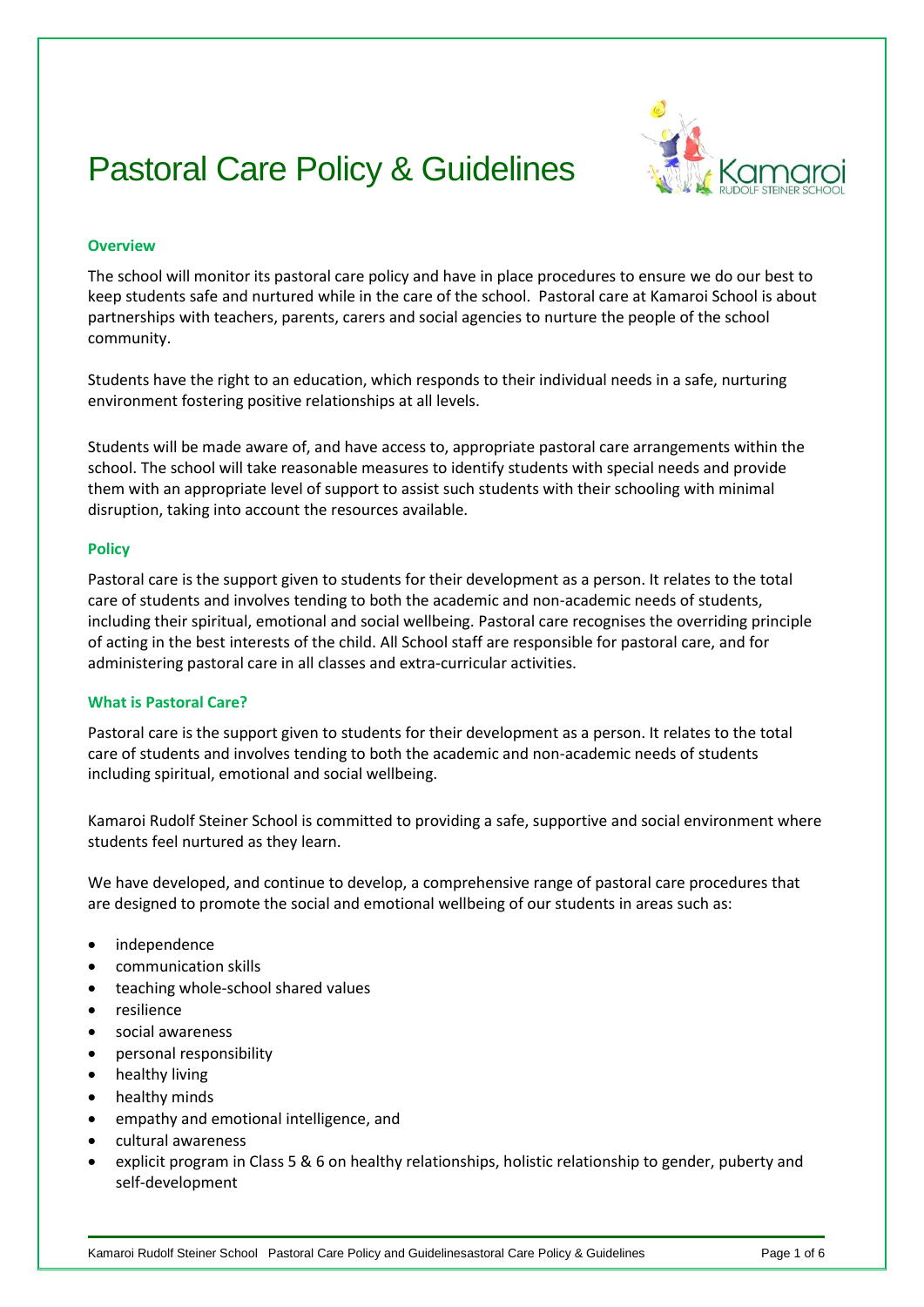## **Our school**

Kamaroi employs quality teaching and learning strategies that address the individual learning needs of students. By engaging students in this way, they are encouraged to become reflective, self-directed learners who accept personal responsibility for their participation in school whilst exercising selfdiscipline.

Wellbeing support is provided to address the needs of students on a one-on-one basis, as well with small groups, full class support and parent/carer support at Kamaroi. Our school Chaplain and Director of Wellbeing work with school management, teachers and parents to ensure that pastoral care at our school is available to all children.

## **Our key pastoral care policies and procedures include:**

## **Teaching and learning**

Class teacher period - the aim is for children remain with their class teacher/s (there may, from time to time, be a job share situation or a change in class teacher) from class  $1 - 6$ . The ongoing relationship that builds between the children and the class teacher provides the opportunity to form a trusting and secure atmosphere in the class.

The sense of bonding between the children enhances self-esteem and acceptance of others. In this model, the parent/teacher partnership is strongly fostered.

Quality teaching and learning strategies responsive to the individual learning needs of students are addressed at school. By engaging students in this way, they are encouraged to become reflective, selfdirected learners who accept personal responsibility for their participation in school whilst disciplining themselves.

# **Student Safety & Welfare**

Kamaroi Rudolf Steiner School has implemented a comprehensive workplace health and safety program and a student care program designed to ensure the ongoing safety and welfare of students. Key policies and procedures include those relating to:

- Anti-bullying policy and procedures also based in a rights and responsibilities framework and research based 'no blame' and 'method of shared concern' approaches.
- Child Protection and Code of Conduct for Staff
- Student Supervision
- Chaplain (Pastoral Care) worker who works with class teachers in delivering resilience programs, transition to adolescence, transition to high school etc
- Managing Student Health
- Managing Student Behaviour; as outlined in the School Behaviour Support policy & guidelines and Positive Behaviour Intervention Support program (PBIS) which is based on a rights and responsibilities framework
- Students with Disabilities; and learning support including developmental movement program and Extra Lesson (provided by a private practitioner) which supports all aspects of child development – academic/social/emotional and behaviour
- Managing Extracurricular Activities
- Whole School Assemblies where children are recognised for good deeds via the "Golden Book" and where the rights and responsibilities ethos is fostered;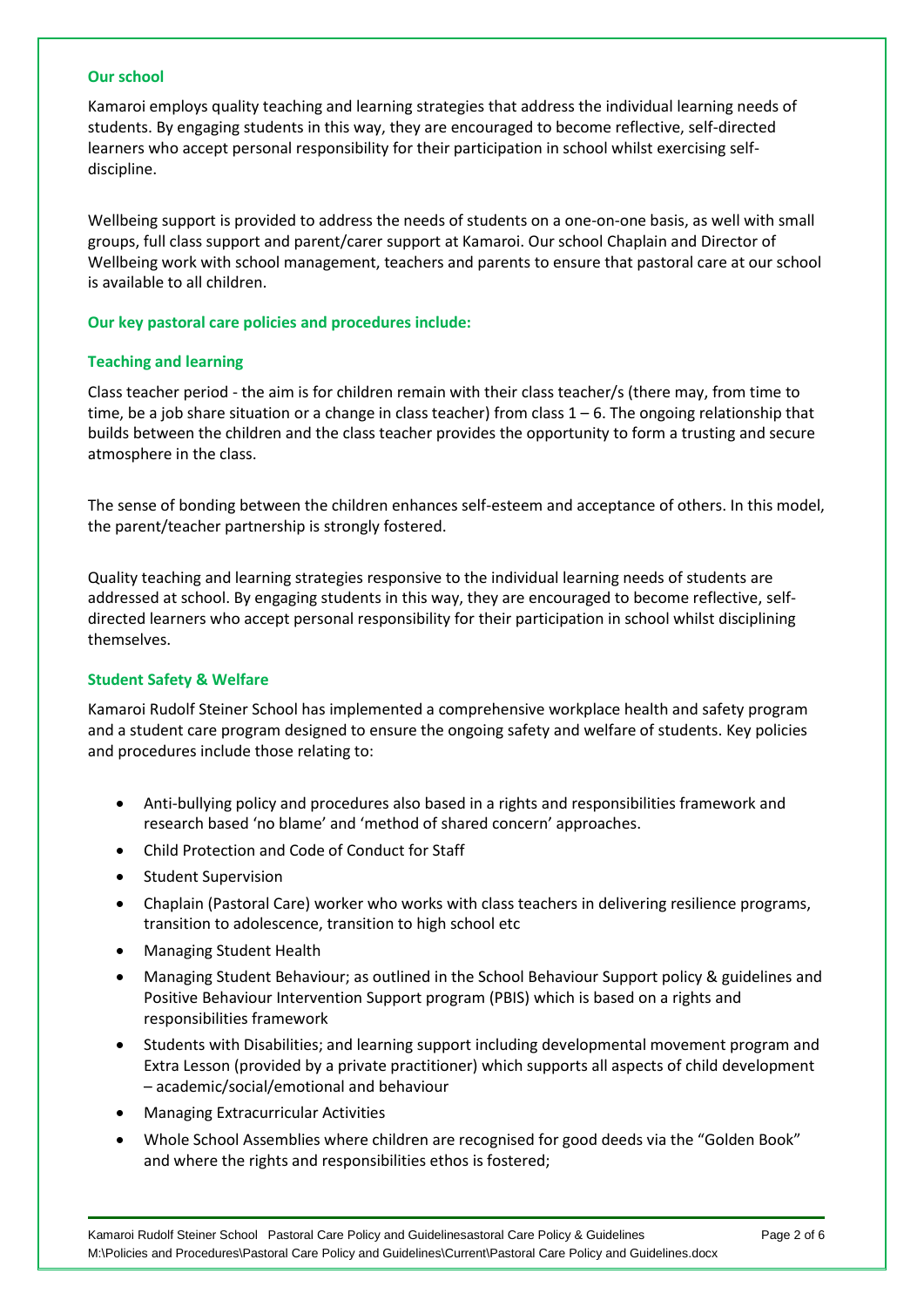- Festivals throughout the year which fosters in children and their families a strong sense of belonging
- Building and Grounds Maintenance;
- School Security and
- Critical Incident Management
- Parent education program, which is subsidised by the Parents and Friends' Association and involves workshops, guest speakers on a broad range of issues concerning parenting, health and Steiner education
- High level of parent participation in the life of the school, facilitating home/school partnership role of parents outlined in parent handbook, including the wide range of opportunities for parent participation – craft, reading, gardening, coordinating fairs and social activities, etc.

# **Students with Special Needs**

Kamaroi Rudolf Steiner School has implemented detailed policies and procedures for managing students with special needs including both Learning Support and Gifted and Talented. Refer to our:

Refer to our *Learning Support Policy and Guidelines*

# **Mentoring**

We recognise that students benefit from the advice and experience of their peers. To this end, Kamaroi Rudolf Steiner School has in place a Class 1 Buddy program with the class 6 students.

## **Leadership**

This includes buddy support, fundraising, leading assemblies, coordinating special activity days, school service programs and The SRC which begins in term 2 or 3 each year and is monitored by the Principal in consultation with the class 6 teacher.

# **Homework**

Homework is part of the learning process and equips students with learning skills that will assist them in their future.

Refer to our *Homework Policy*

# **Who is Responsible for pastoral care?**

When parents are seeking assistance, the following procedure should be followed:

# **Classroom teacher**

First point of contact for academic and routine matters

#### **Director of Wellbeing will become involved when there are**

More ongoing/major concerns

#### **School Chaplain (Pastoral Care worker)**

- May also be involved working in a team approach with Class Teacher Learning Support Team and Principal
- Provides assistance with group conflict resolution
- Children with ongoing social/emotional needs in consultation with class teacher
- Where assessment or referral may be required

#### **Principal**

Kamaroi Rudolf Steiner School Pastoral Care Policy and Guidelinesastoral Care Policy & Guidelines Page 3 of 6 M:\Policies and Procedures\Pastoral Care Policy and Guidelines\Current\Pastoral Care Policy and Guidelines.docx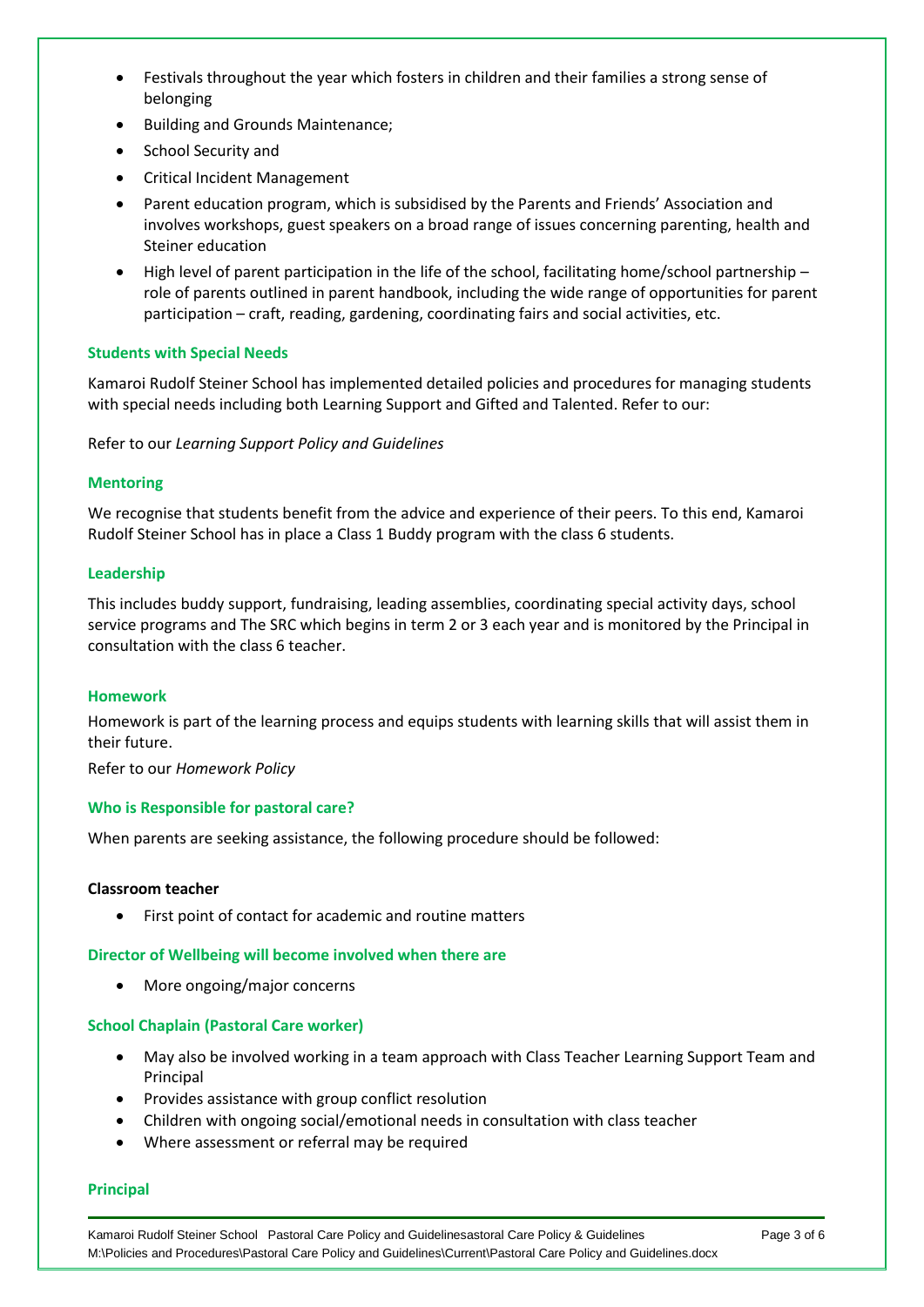- Final point of contact
- Involvement in issues of major concern, such as bullying
- Parents and teachers will keep the Principal informed of ongoing concerns.

# **Access to counselling**

The school does not employ a specialist counsellor. Especially in relation to special needs students, the school liaises with psychologists and other support professionals (such as is provided by the Association of Independent Schools) to implement individual education plans.

The School Chaplain (Pastoral Care Worker) is also qualified to source appropriate services to meet children's needs which may involve referrals access to services in the community.

For further information regarding Pastoral Care, please contact the School Office.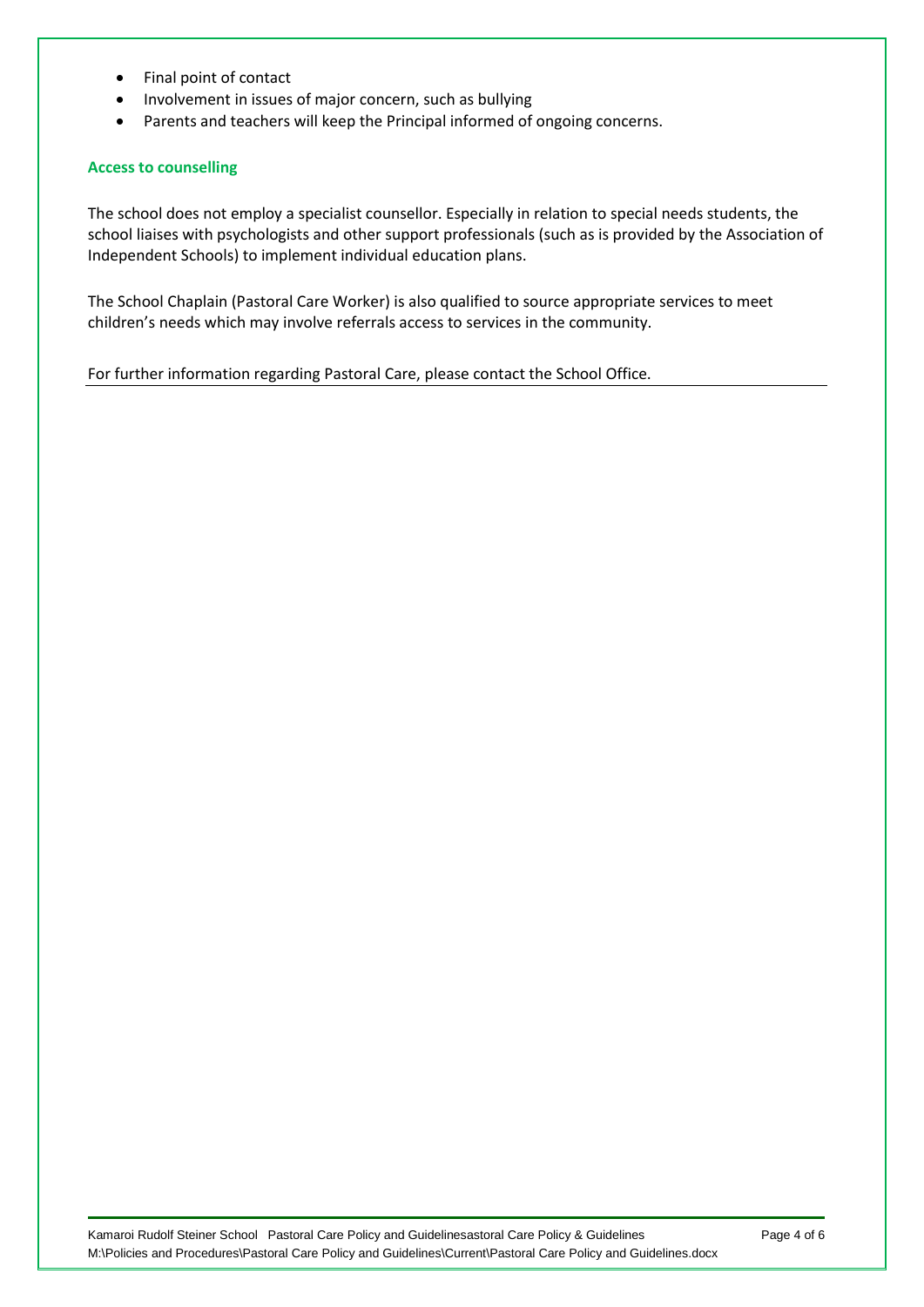| Prepared by: Principal                                   |  |
|----------------------------------------------------------|--|
| Number of pages: 6                                       |  |
| Date prepared: May 2021                                  |  |
| Monitored by: Principal                                  |  |
| Review by: Principal                                     |  |
| Date for review: February 2023                           |  |
| <b>Status: Current</b>                                   |  |
| <b>Related Documentation:</b>                            |  |
| Anti-Bullying Policies & Guidelines                      |  |
| <b>Attendance Policy &amp; Guidelines</b>                |  |
| <b>Child Protection Policy</b>                           |  |
| <b>Staff Code of Conduct Care</b>                        |  |
| <b>Communication Policy &amp; Guidelines</b>             |  |
| Discrimination, Harassment, Workplace Bullying Statement |  |
| Excursions & Other Visits Policy & Guidelines            |  |
| First Aid Policy & Guidelines                            |  |
| Learning Support Policy and Guidelines                   |  |
| Homework Guidelines                                      |  |
| <b>Issues Resolution Policy &amp; Guidelines</b>         |  |
| Medical Treatment for Students Policy & Guidelines       |  |
| Playground & Supervision Policy & Guidelines             |  |
| Risk Management Procedure & Guidelines                   |  |
| School Behaviour Support Policy & Guidelines             |  |
| Security Policy & Guidelines                             |  |
| Serious Incidents Policy & Guidelines                    |  |
| Student Safety & Welfare Policy & Guidelines             |  |
| Work Health Safety Policy & Guidelines                   |  |
| Working with Children Check Process & Guidelines         |  |

| Document Distribution        |  |
|------------------------------|--|
| Kamaroi School Website       |  |
| Excerpts in parent Hand book |  |

# **Communications Date**

| <u>communications</u>                                                   | <u>uu u</u>       |
|-------------------------------------------------------------------------|-------------------|
| Copies distributed to staff                                             | 18/02/11          |
| Casual staff given hard copy                                            | 18/02/11          |
| Staff have access to e-policy file to read and sign off as having read. | November 2013     |
| Staff Intranet                                                          | <b>March 2016</b> |
| Staff Intranet                                                          | Nov 2016          |
| Complispace                                                             | May 2021          |

Kamaroi Rudolf Steiner School Pastoral Care Policy and Guidelinesastoral Care Policy & Guidelines Page 5 of 6 M:\Policies and Procedures\Pastoral Care Policy and Guidelines\Current\Pastoral Care Policy and Guidelines.docx